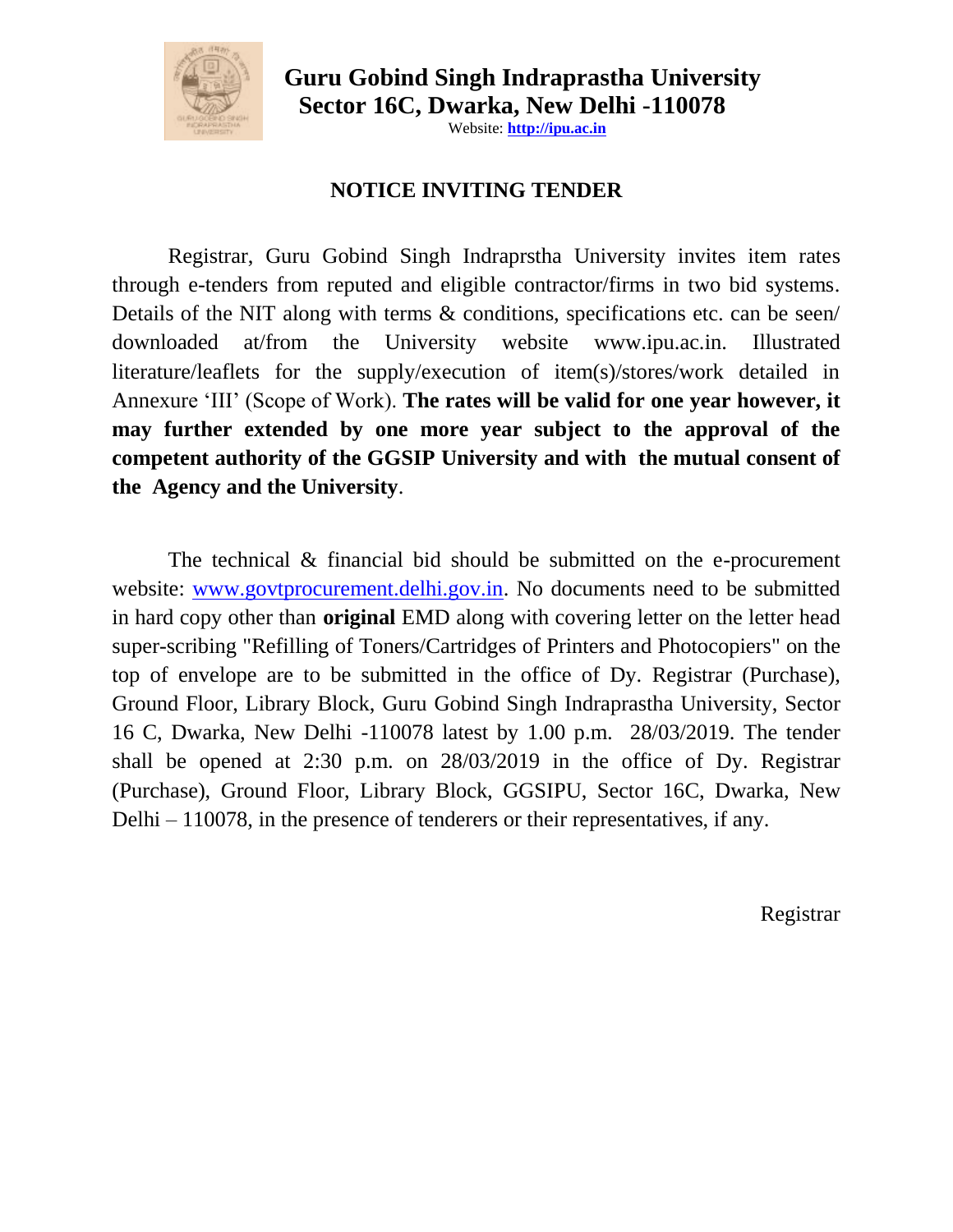#### **INDEX**

(An index prepared after pagination of all tender documents and enclosures also be uploaded.)

| S. No. | Description | Page No. |
|--------|-------------|----------|
|        |             |          |
|        |             |          |
|        |             |          |
|        |             |          |
|        |             |          |
|        |             |          |
|        |             |          |
|        |             |          |
|        |             |          |
|        |             |          |
|        |             |          |
|        |             |          |
|        |             |          |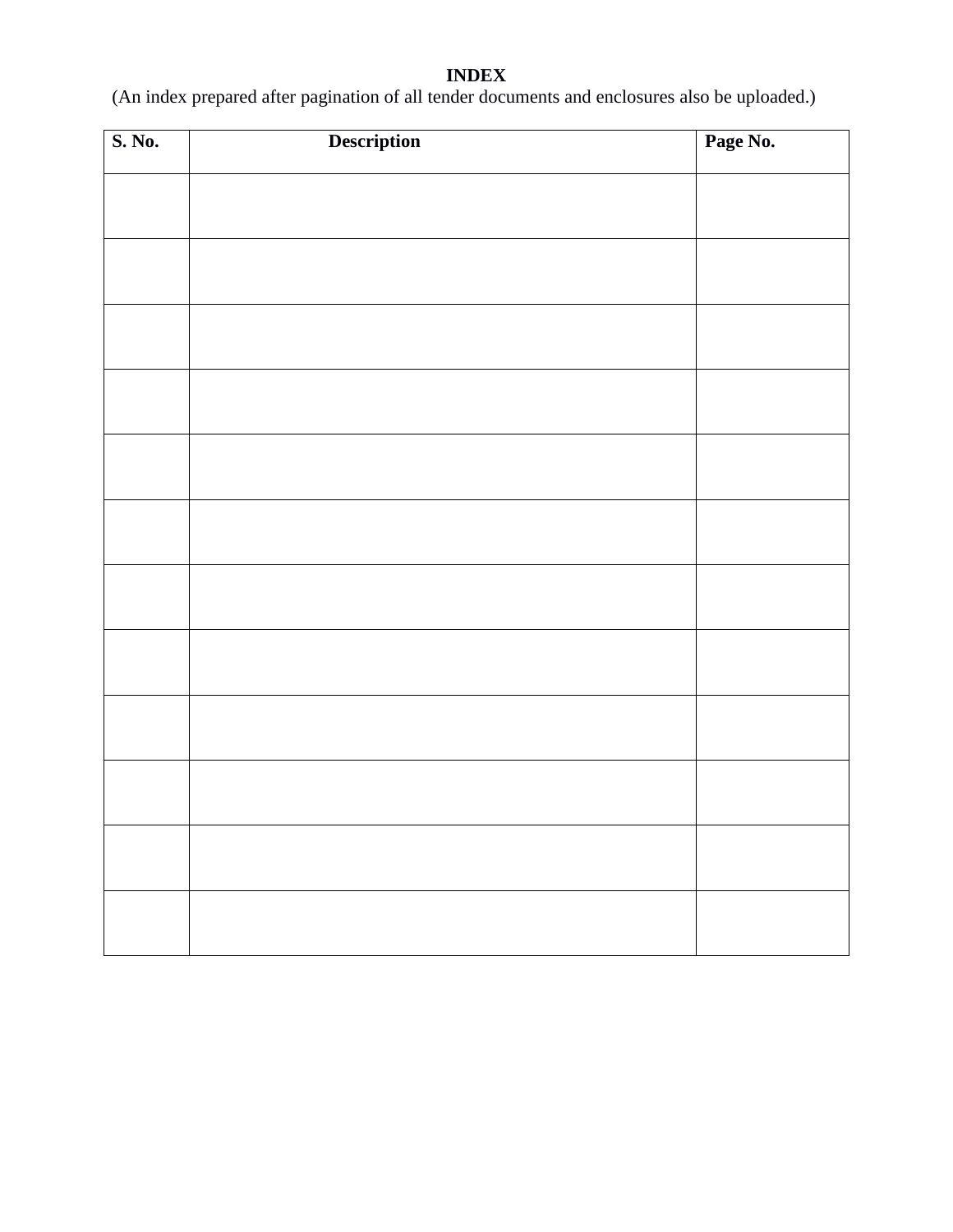

 **Guru Gobind Singh Indraprastha University Sector 16C, Dwarka, New Delhi -110078** 

Website: **[http://ipu.ac.in](http://ipu.ac.in/)**

Phone No.:**011-25302149-51**

Date: 01.03.2019

### **TENDER No.13/PUR/ GGSIPU/2018-19**

## **E-TENDER (NOTICE INVITING TENDER)**

Registrar, Guru Gobind Singh Indraprastha University invites item rates through e-tenders from reputed and eligible contractors/firms in two bid system (Technical & Financial) from the firms having sufficient experience and expertise in providing "**Refilled toners/ cartridges for printers/Photocopiers of the University including replacement of drum, wiper, doctor blade, magnate & PCR"** as per the specification given in price bid attached with this NIT:-

|    | Name of work                                                                             | "Annual rate contract for refilling of toners/cartridges for<br>printers/ Photocopiers of the University including<br>replacement of drum, wiper, doctor blade, magnate &<br>PCR". |  |  |
|----|------------------------------------------------------------------------------------------|------------------------------------------------------------------------------------------------------------------------------------------------------------------------------------|--|--|
| 2. | Last date, time and venue for                                                            | 28/03/2019 up to 1.00 PM office of Dy. Registrar                                                                                                                                   |  |  |
|    | submission of EMD and                                                                    | (Purchase), Ground Floor, Library Block, GGSIP                                                                                                                                     |  |  |
|    | Technical bids documents                                                                 | University, Sector 16 C, Dwarka, New Delhi - 110078                                                                                                                                |  |  |
| 3. | Date, time and venue for                                                                 | 28/03/2019 at 2.30 PM, office of Dy. Registrar (Purchase),                                                                                                                         |  |  |
|    | opening of technical bid                                                                 | Ground Floor, Library Block, GGSIP University, Sector                                                                                                                              |  |  |
|    |                                                                                          | 16 C, Dwarka, New Delhi - 110078                                                                                                                                                   |  |  |
| 4. | Financial bid shall be opened after evaluation of technical bid/time notified thereafter |                                                                                                                                                                                    |  |  |
| 5. | Earnest Money Deposit (EMD)                                                              | Rs. 15,000 /- valid for a period of 165 days                                                                                                                                       |  |  |
|    | 3%                                                                                       |                                                                                                                                                                                    |  |  |
| 6. | Cost of Work(Annually)                                                                   | Rs. 500,000/- (Rupees Five Lacs) approximately                                                                                                                                     |  |  |

The bids shall be submitted in two stages viz. (i) Technical bid and (ii) Financial bid. **Technical Eligibility Criteria (Scanned copies of the under mentioned documents to be uploaded on e-procurement website):-**

- 1. Undertaking by the agency in its Letterhead that:
	- a) That it has not been barred or blacklisted by any of the Central/State government/Departments/Organizations/Central or State PSU.
	- b) That it will ensure fair trade practice.
	- c) That the proprietor/partners of the agency do not have any relative employed with GGSIP University.
- **2.** Should have valid GST registration
- **3.** Performance certificate of having executed similar order/ work/ AMC in Govt. Offices/Public Sector Undertaking/ Educational Institution issued by the office in charge of concerned organization (**for scope of work please refer annexure –III**).
- **4.** Valid Registration number of the firm/ company.
- **5.** Valid PAN NO.
- **6.** Tender document duly signed by authorized signatory of the Agency on each page.
- **7.** Earnest Money Deposit in the form of FD/Bank Guarantee issued by a scheduled bank in favour of **"**Registrar, GGSIP University" payable at New Delhi**.**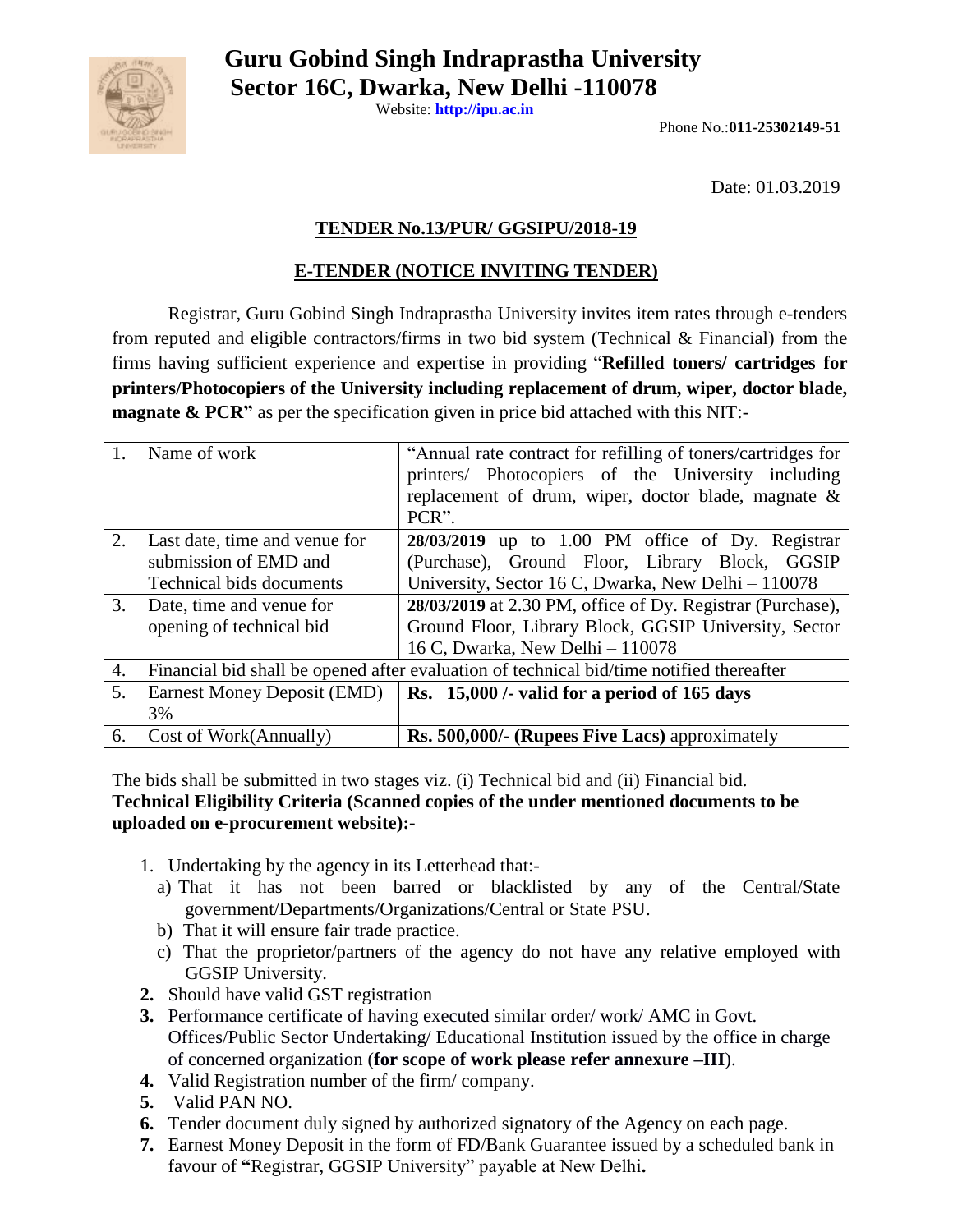### **Terms & Conditions:-**

- 1. The bidder should upload its bids in two bid system "Technical Bid" and "Financial bid". All documents in support of eligibility as well as another containing scanned copy of FD/Bank Guarantee for EMD should be uploaded in the "Technical Bid" and the offered rates should be uploaded in the "Financial bid" on e-procurement website.
- 2. Bids without EMD will be summarily rejected.
- 3. Conditional Bids will be summarily rejected.
- 4. Bids received after due date & time shall be summarily rejected.
- 5. The "Financial bid" of those bidders whose technical bids have qualified, will only be opened.
- 6. Rate must be quoted in Indian Rupees only net in figures & words with applicable rate of taxes, levies, cartage handling, loading, unloading and packing etc.
- 7. Delivery: F.O.R. GGSIP University, Sector16 C, Dwarka, New Delhi.
- 8. Refiller should have authorized service centre in Delhi/NCR.
- 9. Delivery period: 15 days from the date of supply order.
- 10. The EMD of unsuccessful bidders shall be refunded immediately.
- 11. The successful bidder have to submit a Performance Security Deposit @ 5% of the quoted value in the form of **FDR/ Bank Guarantee issued by a scheduled bank** drawn in favour of **"Registrar, GGSIP University"** within 07(seven) days of the communication accepting the bid. The Performance Security Deposit should have the validity of contract period plus three months.
- 12. In case the successful bidder fails to deposit the Performance Security within the stipulated 15 (Fifteen) Days of the communication accepting the bid, the EMD shall be forfeited to GGSIPU, absolutely.
- 13. In case the successful bidder fails to supply the item(s) within the delivered period, a sum equal to 0.5% of the contract price per week or part thereof until the actual delivery subject to maximum of 10% of the value of supply order shall be deducted.
- 14. The payment will be made after delivery and satisfactory inspection.
- 15. The validity of the bid will be 120 days from the date of opening of Technical bids. During the Validity period, the successful bidder shall not be allowed to withdraw. In case of withdrawal, the EMD shall be forfeited to GGSIP University, absolutely and no claim shall be admitted in this regard. Such bidder shall not be allowed to participate in the re-quotationing process.
- 16. The Annual rate contract shall commence from the date of issue of letter of acceptance by the successful bidder.
- 17. University reserves the right to reject any or all the bids or accept them in part or reject the lowest bid without assigning any reason.
- 18. Unauthorized substitution or materials delivered in error of wrong description or quality or supplied in excess quantity or rejected goods shall be returned to the bidder at bidder"s cost & risk.
- 19. If the material supplied is found to be of substandard quality, the same will be returned /replaced and the GGSIP University shall not be responsible for any loss to the concerned supplier for such supply. The firm will also be liable for any damage caused to the printer"s /Photocopiers/ equipment by spurious toners / cartridges refilled / supplied.
- 20. The successful bidder shall make all arrangements towards safe and complete delivery at the designated location indicated in the supply order. Such responsibility on the part of the Bidder will include taking care of insurance, freight, state level permits etc. as applicable.
- 21. In case of any dispute relating to meaning, scope, manufacturing, operation or effect of this contract or the validity or the breach thereof, University and the contractor shall make every effort to resolve amicably by direct discussion/negotiation.
- 22. In case the dispute cannot be settled amicably within 30 days of the raising of dispute by either party, either party may seek settlement of the dispute by arbitration in accordance with the provisions of the Arbitration & Conciliation Act, 1996 and the award made in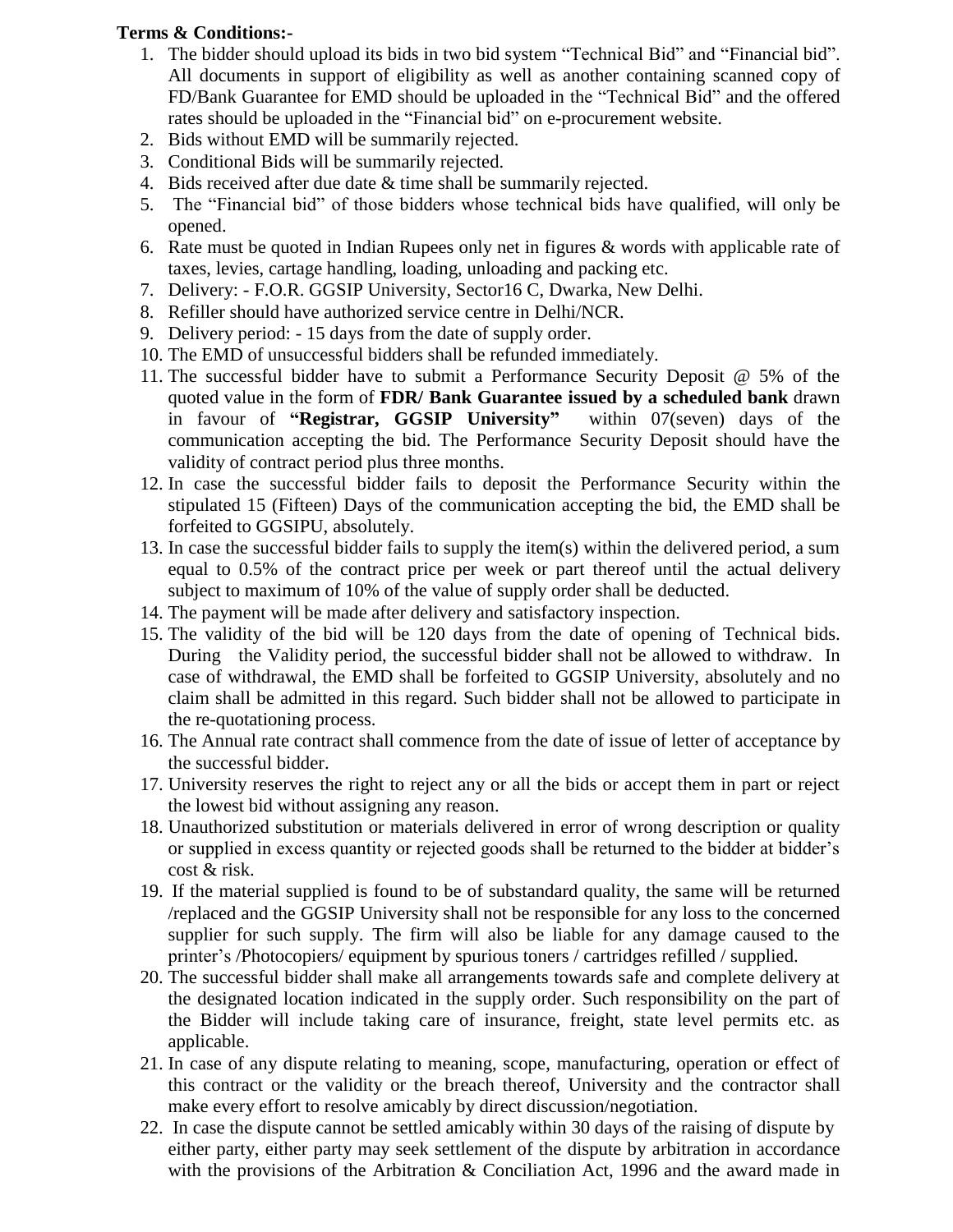pursuance thereof shall be binding on all the parties. The sole arbitrator shall be appointed by Vice Chancellor, GGSIPU

- 23. The performance under this contract shall not be stopped for any reason whatsoever during the said dispute/proceedings unless the contractor is specifically directed to do so by the University.
- 24. The venue of arbitration proceedings shall be Delhi/New Delhi. The language of proceedings shall be English. The law governing the substantive issues between the parties shall be the Laws of India. All disputes are subject to Jurisdiction of Delhi Courts only.
- 25. It is also a term of the contract that if any fee payable to the arbitrator, shall be paid equally by both the parties. It is also a term of the contract that the arbitrator shall be deemed to have entered in the reference on the date he/she issues notice to both the parties calling them to submit their statement of claims and counter statement of claims.
- 26. The vendor, who declines to supply any item at contracted price, in the stipulated time, will be blacklisted.
- 27. Cutting/overwriting on the price quoted shall be treated as an invalid bid
- 28. Force Majeure.

For purpose of this clause, "Force Majeure" means an event beyond the control of the Contractor and not involving the contractor's fault or negligence and not foreseeable. Such events may include, but are not limited to, acts of the University either in its sovereign or contractual capacity, wars or revolutions, fires, floods, epidemics, quarantine restrictions and freight embargo.

If a Force Majeure situation arises, the contractor shall promptly notify the University in writing of such conditions and cause thereof. Unless otherwise directed by the University in writing, the contractor shall continue to perform its obligations under this contract as far as reasonably practical and shall seek all reasonable alternative means for performance not prevented by Force Majeure event.

This NIT has also been uploaded on University website.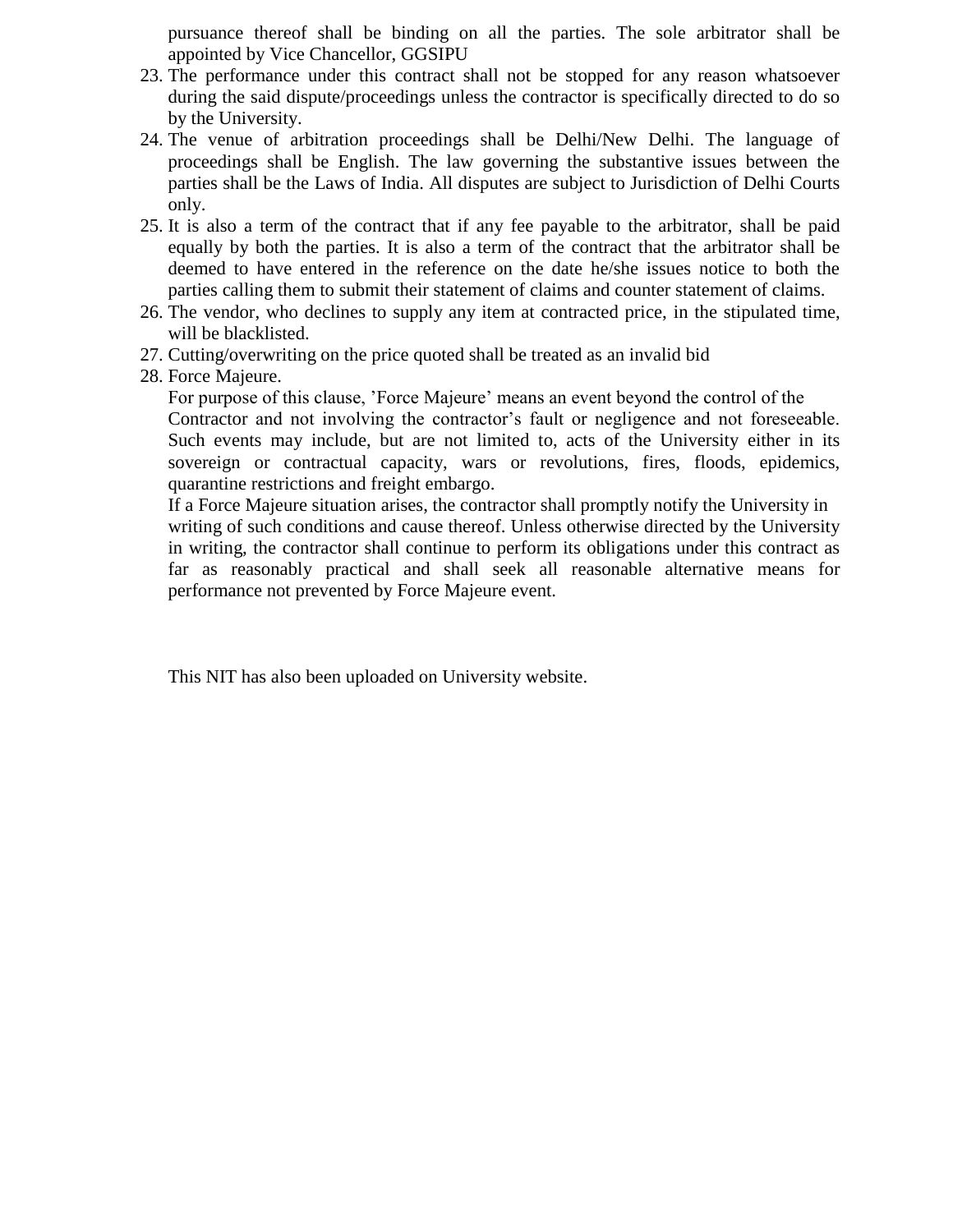### **SCOPE OF WORK (Refilling of Cartridge)**

To refill black and colour blank printer/ Photocopier cartridges of various brands and models (mentioned in **Annexure II)**, with good quality toner; including replacement drum, wiper, doctor blade, magnate & PCR

- 1. Refilling of toners/ cartridges for printers/Photocopiers of the University including replacement of drum, wiper, doctor blade, magnate & PCR as per requirement.
- 2. The pickup of the empty cartridge and supply of duly refilled/refurbished cartridges by the supplier as and when required by GGSIP University. The cartridge shall be collected and delivered by the supplier from Stores Section Guru Gobind Singh Indraprastha University at his own cost.
- 3. No cartage will be paid for the above work. No extra delivery charges shall be paid in this regard.
- 4. The rates will be valid for one year however, it may further extended by one more year subject to the approval of the competent authority of GGSIP University and the mutual consent of Agency. Guru Gobind Singh Indraprastha University, New Delhi reserves the right to split the order between two or more successful bidders to meet the requirement if more than one Agency has quoted the same for any item. The order shall be released on need basis.
- 5. The refilled toners / cartridges supplied by the agency to GGSIPU shall have to be packed in cardboard boxes (dust proof)/ poly pack (dust proof).
- 6. The rates offered shall be inclusive of all levies, taxes transportation costs, (as mentioned in the quotations of the agency), cost of labour, packaging, and no extra claim what so ever in this regard shall be entertained.
- 7. Quantity of toner powder must be as per the specification of Manufacturer of toner cartridge.
- 8. Empty toner cartridges for refilling will be provided by Guru Gobind Singh Indraprastha University and marked as "SUPPLY BY GGSIPU" to ensure that the firm/ bidder supply the same back.
- 9. The output/ yield of refilled /reconditioned/ remanufactured toner cartridges should be 90% of that of an Original Equipment Manufacturers (OEM) and within the range of +/- 10% of OEM at 5% coverage area i.e. text mode.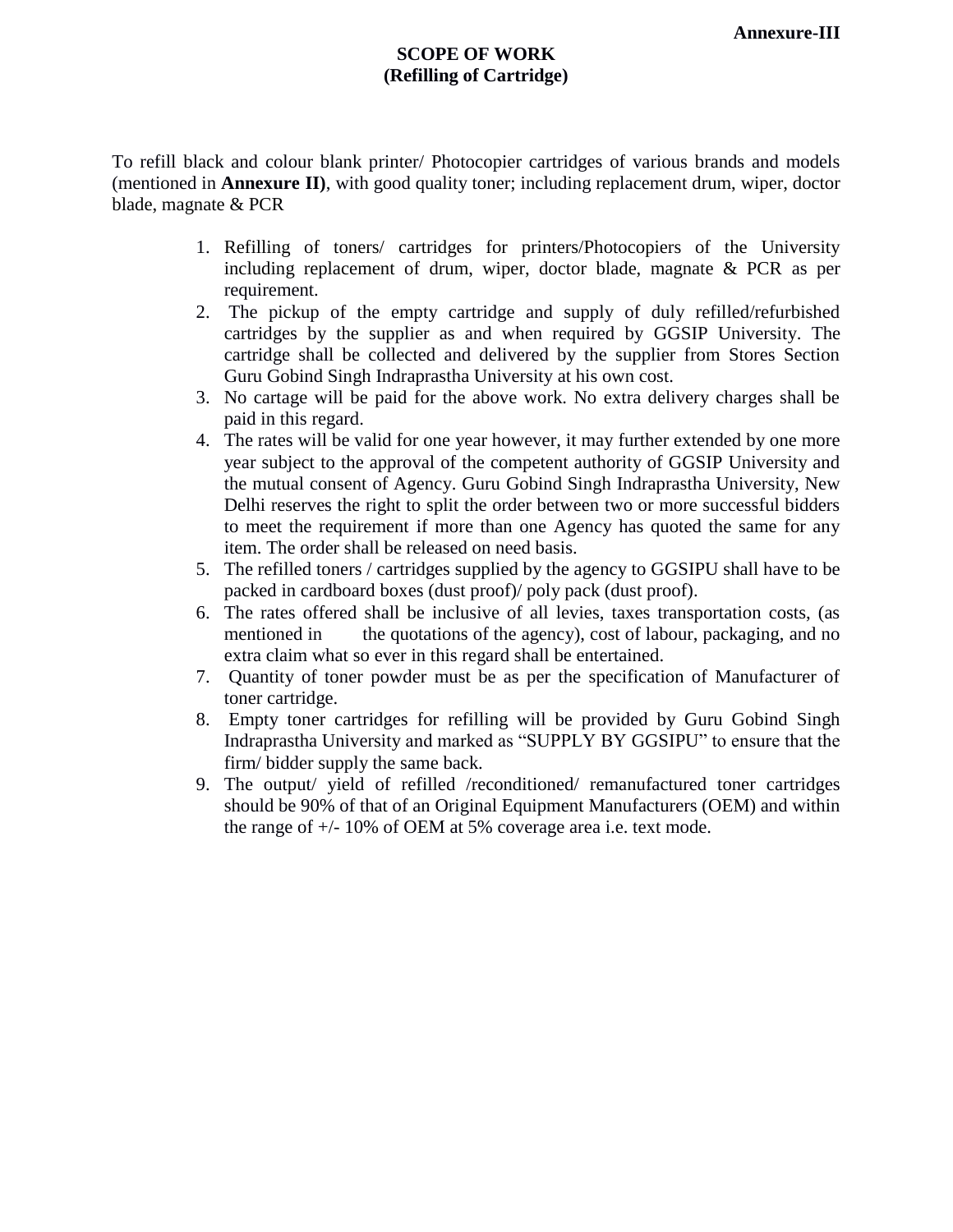# **Financial Bid**

Financial Bid: Duly filled and signed by authorized signatory of the Agency as per attached annexure.

**Name of work:** - "**Annual rate contract for refilling of toners/ cartridges for printers/Photocopiers of the University including replacement of drum, wiper, doctor blade, magnate & PCR**.

| $\mathbf S$    | Printer/Cartridges Specifications                    | Approx<br>Qty. | Refilling of toner Cartridge            |                        |                                                                  |
|----------------|------------------------------------------------------|----------------|-----------------------------------------|------------------------|------------------------------------------------------------------|
| ${\bf N}$      |                                                      | In Nos.        | Unit<br>Re-filling<br>Price<br>(In Rs.) | <b>GST</b><br>(In Rs.) | <b>Total Amount of</b><br>refilling Inclusive<br>of GST (In Rs.) |
| $\mathbf{1}$   | HP Toner Cartridge 278A                              | 600            |                                         |                        |                                                                  |
| $\mathbf{2}$   | HP Toner Cartridge Q2612A                            | 140            |                                         |                        |                                                                  |
| 3              | HP Toner Cartridge Q5949A                            | 60             |                                         |                        |                                                                  |
| $\overline{4}$ | HP Toner Cartridge 436A                              | 160            |                                         |                        |                                                                  |
| 5              | HP Toner Cartridge 388A                              | 120            |                                         |                        |                                                                  |
| 6              | HP Toner Cartridge 505A                              | 50             |                                         |                        |                                                                  |
| $\overline{7}$ | HP Toner Cartridge 7553A                             | 40             |                                         |                        |                                                                  |
| 8              | HP Toner Cartridge 255A                              | 45             |                                         |                        |                                                                  |
| 9              | HP Toner Cartridge 350A, 351A, 352A, 353A            | 8              |                                         |                        |                                                                  |
| 10             | HP Toner Cartridge 7551A                             | $\overline{2}$ |                                         |                        |                                                                  |
| 11             | HP Toner Cartridge 8543X                             | 30             |                                         |                        |                                                                  |
| 12             | HP Toner Cartridge 310A, 311A, 312A, 313A            | 40             |                                         |                        |                                                                  |
| 13             | HP Toner Cartridge 320A, 321A, 322A, 323A            | 16             |                                         |                        |                                                                  |
| 14             | HP Toner Cartridge 530A, 531A, 532A, 533A            | 40             |                                         |                        |                                                                  |
| 15             | <b>HP</b> Toner Cartridge<br>6000A,6001A,6002A,6003A | 12             |                                         |                        |                                                                  |
| 16             | HP Toner Cartridge 210A,211A,212A,213A               | 16             |                                         |                        |                                                                  |
| 17             | HP Toner Cartridge 250A, 251A, 252A, 253A            | 12             |                                         |                        |                                                                  |
| 18             | Samsung Toner Cartridge MLT108(1640)                 | 25             |                                         |                        |                                                                  |
| 19             | Samsung Toner Cartridge ML3710 (205S)                | 20             |                                         |                        |                                                                  |
| 20             | Photocopy Toner Toshiba (4590,4530,                  | 40             |                                         |                        |                                                                  |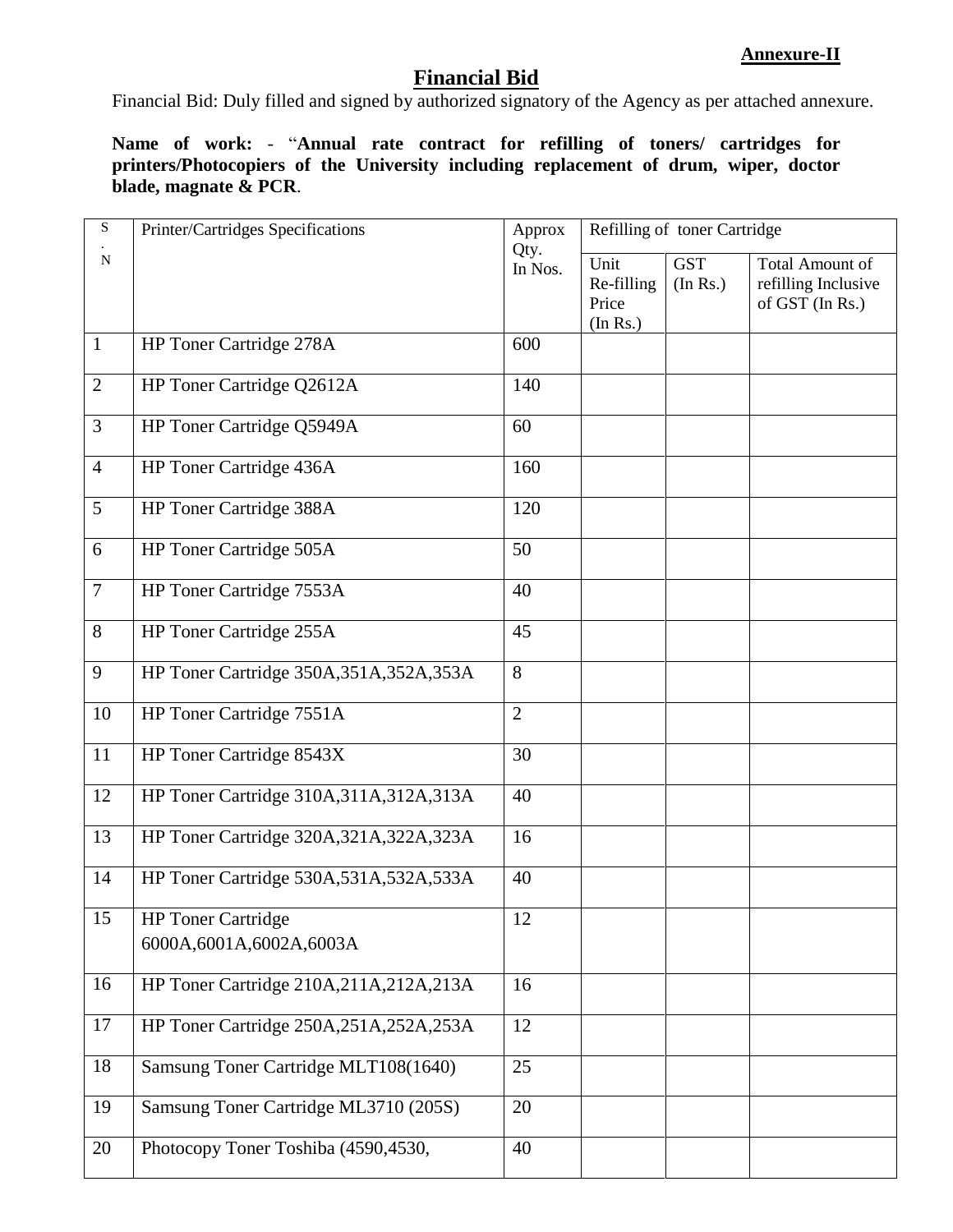|        | 1640, 2820, 655)                                                         |                          |  |  |
|--------|--------------------------------------------------------------------------|--------------------------|--|--|
| 21     | HP Toner Cartridge CF228A                                                | 5                        |  |  |
| 22     | HP Toner Cartridge CF 410A-CF413A                                        | 12                       |  |  |
| 23     | HP Toner Cartridge CF 281A                                               | $\overline{4}$           |  |  |
| 24     | HP Toner Cartridge CE740A-CE743A(307A)                                   | 16                       |  |  |
| 25     | HP Toner Cartridge 905M, 905C, 905Y, 905K<br>for Printer HP DeskJet 6970 | 8                        |  |  |
| 26     | Xerox Toner Cartridge 3200MF                                             | $\mathbf{1}$             |  |  |
| 27     | Samsung Toner Cartridge ML2010                                           | $\mathbf{1}$             |  |  |
| $28\,$ | Samsung Toner Cartridge ML2850                                           | $\mathbf{1}$             |  |  |
| 29     | HP Toner Cartridge 16A                                                   | $\mathbf{1}$             |  |  |
| 30     | HP Toner Cartridge 740A,741A,742A,743A                                   | $\overline{4}$           |  |  |
| 31     | <b>HP</b> Toner Cartridge<br>9730A, 9731A, 9732A, 9733A                  | $\overline{4}$           |  |  |
| 32     | HP Toner Cartridge 305A                                                  | $\mathbf{1}$             |  |  |
| 33     | HP Toner Cartridge 318A                                                  | $\mathbf{1}$             |  |  |
| 34     | HP Toner Cartridge 280A                                                  | $\overline{2}$           |  |  |
| 35     | HP Toner Cartridge540A,541A,542A,543A                                    | $\overline{4}$           |  |  |
| 36     | Replacement of Drum                                                      |                          |  |  |
| 37     | Replacement of wiper                                                     | $\overline{\phantom{a}}$ |  |  |
| 38     | Replacement of Doctor Blade                                              | $\overline{\phantom{a}}$ |  |  |
| 39     | <b>Replacement of Magnate</b>                                            | $\overline{\phantom{a}}$ |  |  |
| 40     | Replacement of PCR                                                       | $\overline{\phantom{a}}$ |  |  |

(Authorized Signature)

Name of the Authorized person: \_\_\_\_\_\_\_\_\_\_\_\_\_ Name of the Company: \_\_\_\_\_\_\_\_\_\_\_\_\_\_\_\_ Address of the company: \_\_\_\_\_\_\_ Contact No. : \_\_\_\_\_\_\_\_\_ Email Id:\_\_\_\_\_\_\_\_\_\_\_\_\_\_\_\_\_\_\_\_\_\_\_\_\_ Seal of the company: \_\_\_\_\_\_\_\_\_\_\_\_\_\_\_\_\_\_\_\_\_\_\_\_\_